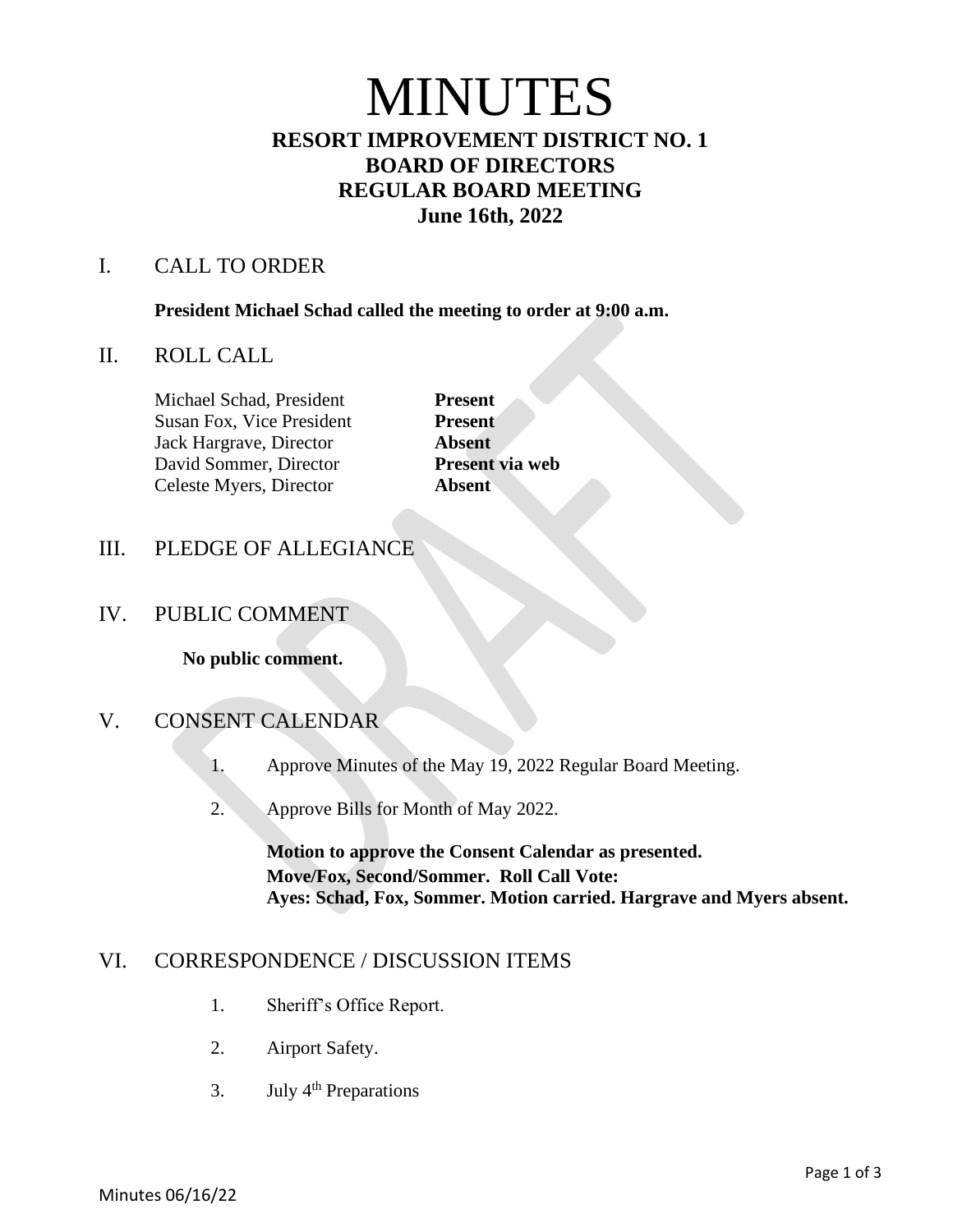4. Golden State Risk Management Authority's (GSRMA) Risk Management Accreditation Program Refund.

#### VII. BOARD MEMBER / STAFF REPORTS

- 1. Directors' Reports/Comments.
- 2. General Manager's Operational Status Report Re: Golf Course, Airport, Water, Sewer, Electrical, Fire Department.

## VIII. UNFINISHED BUSINESS

**None.**

#### IX. ACTION ITEMS

1. Consider Adoption of Resolution 22-05: Establishing the Appropriations Limit for Fiscal Year July  $1<sup>st</sup>$ , 2022, to June 30, 2023.

**Motion to adopt Resolution 22-05: Establishing the Appropriations Limit for Fiscal Year July 1st, 2022 to June 30th, 2023. Move/Fox, Second/Sommer. Roll Call Vote: Ayes: Schad, Fox, Sommer. Motion carried. Hargrave and Myers absent.** 

2. Consider Annual Adoption of Resolution 22-06: Establishing Special Utilities Improvement and Operational Tax (Original Resolution 81-07).

**Motion to adopt Resolution 22-06: Establishing the Special Utilities Improvement and Operational Tax. (Original Resolution 81-07). Move/Fox, Second/Sommer. Roll Call Vote: Ayes: Schad, Fox, Sommer. Motion carried. Hargrave and Myers absent.** 

3. Consider Adoption of the Resort Improvement District No.1 and Shelter Cove Sewer and Other Facilities Maintenance District No. 1 and Shelter Cove Fire Department Fiscal Year 2022/23 Budgets (Second Reading). **Motion to approve Resort Improvement District No 1 and Shelter Cove Sewer and Other Facilities Maintenance District No. 1 and Shelter Cove Fire Department Fiscal Year 2022/2023 Budgets with additional staff budget requests. Move/Fox, Second/Sommer. Roll Call Vote:**

**Ayes: Schad, Fox, Sommer. Motion carried. Hargrave and Myers absent.** 

## X. OVERLOOKED ISSUES

**None.**